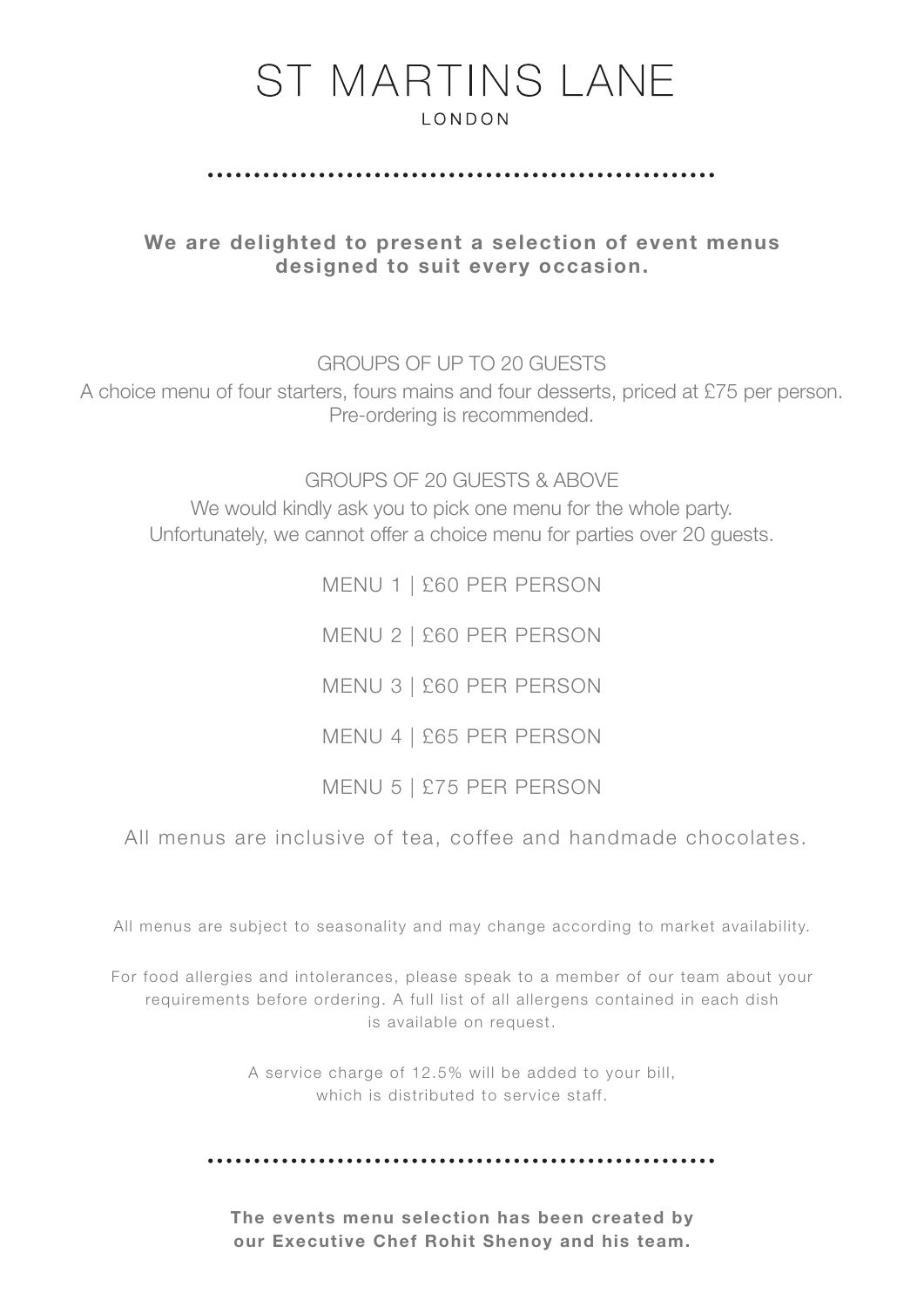### GROUPS OF UP TO 20 GUESTS

A choice menu of four starters, fours mains and four desserts, priced at £75 per person. Pre-ordering is recommended.

Any amends to final numbers must be made at least 48 hours prior to the event.

#### **STARTERS**

ATLANTIC OCTOPUS Urfa chilli glaze, pickled vegetables, bottarga

BURRATA Prosciutto, spiced melon purée, yellow mustard, shiso crisp

> CONFIT CHICKEN TERRINE Yellow Thai curry, crispy skin

HERITAGE TOMATO Gochujang fondue, pinenuts, olive dust (VE)

#### MAINS

RIB EYE STEAK Zhoug glaze, hand cut chips, rocket

SUMAC TROUT Crab tabbouleh, cured lemon pearls, caviar

STUFFED CHICKEN CAFREAL Confit kohlrabi, rosemary daal, coriander foam

CELERIAC RISOTTO Morel cream, rainbow cauliflower, zataar mille feuille (VE)

## **DESSERTS**

CHILLI GUAVA MOUSSE Hibiscus gelée, meringue (VE)

CARAMELISED WHITE CHOCOLATE Miso tart, brioche ice cream, vanilla tuille

MANGO CHEESECAKE Lychee sorbet, coconut macaroon

BRITISH CHEESE Quince jelly, charcoal crackers, grapes

*(VE) Suitable for vegans*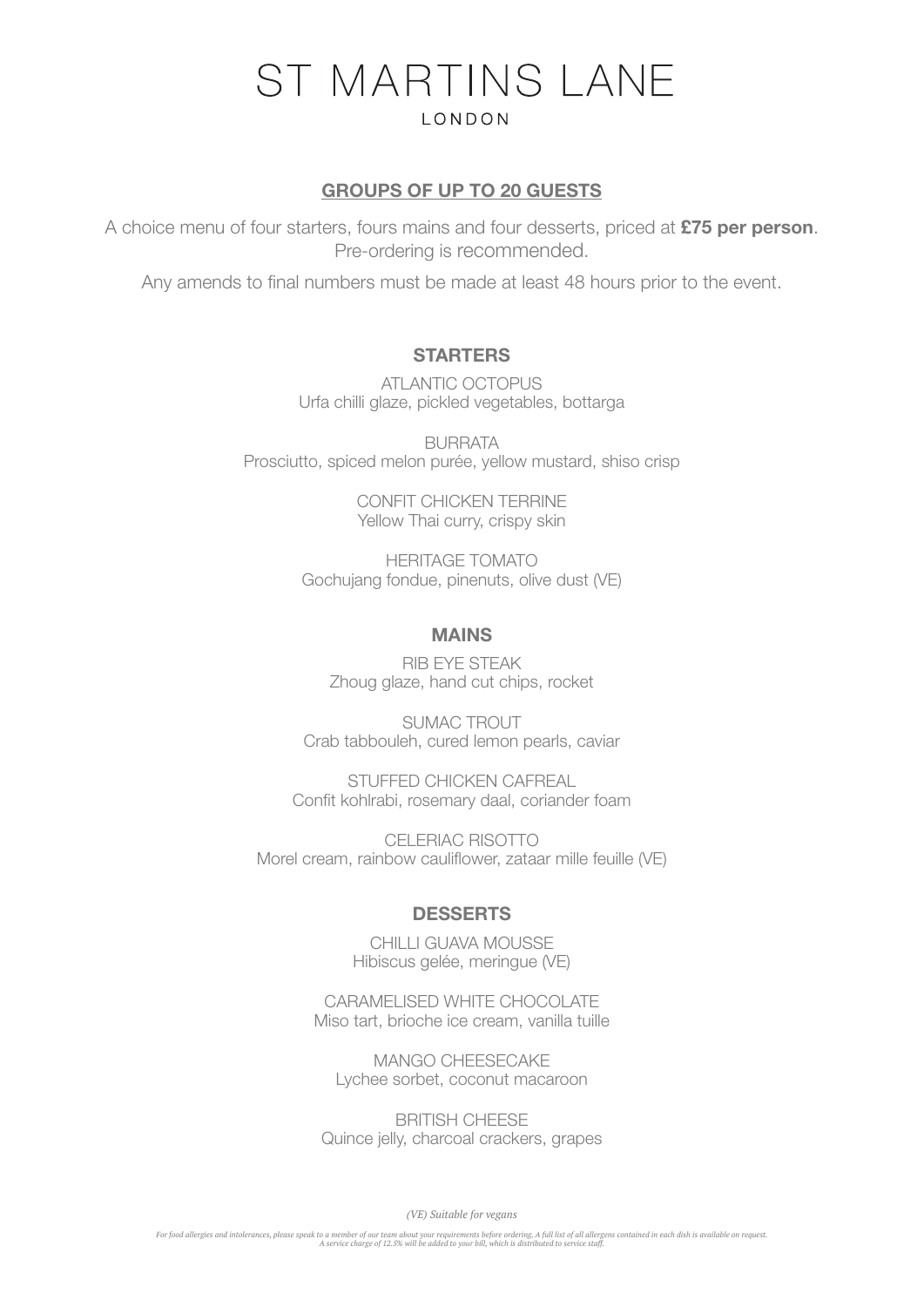#### GROUPS OF 20 GUESTS & ABOVE

We would kindly ask you to pick one menu for the whole party. Unfortunately, we cannot offer a choice menu for parties over 20 guests.

Any amends to final numbers must be made at least 48 hours prior to the event.

## MENU 1 | VEGAN £60 PER PERSON

HERITAGE TOMATO Gochujang fondue, pinenuts, olive dust (VE)

CELERIAC RISOTTO Morel cream, rainbow cauliflower, zataar mille feuille (VE)

> CHILLI GUAVA MOUSSE Hibiscus gelée, meringue (VE)

> > $\sim$  ~ ~

# MENU 2 | VEGETARIAN £60 PER PERSON

WATERMELON TARTARE Tomato sphere, sourdough crisp

**STROZAPRETTI** Kalamata, green peas, broccoli, miso red pepper

> MANGO CHEESECAKE Lychee sorbet, coconut macaroon

> > $\sim$   $\sim$   $\sim$

## MENU 3 £60 PER PERSON

ATLANTIC OCTOPUS Urfa chilli glaze, pickled vegetables, bottarga

STUFFED CHICKEN CAFREAL Confit kohlrabi, rosemary daal, coriander foam

> CHILLI GUAVA MOUSSE Hibiscus gelée, meringue

> > *(VE) Suitable for vegans*